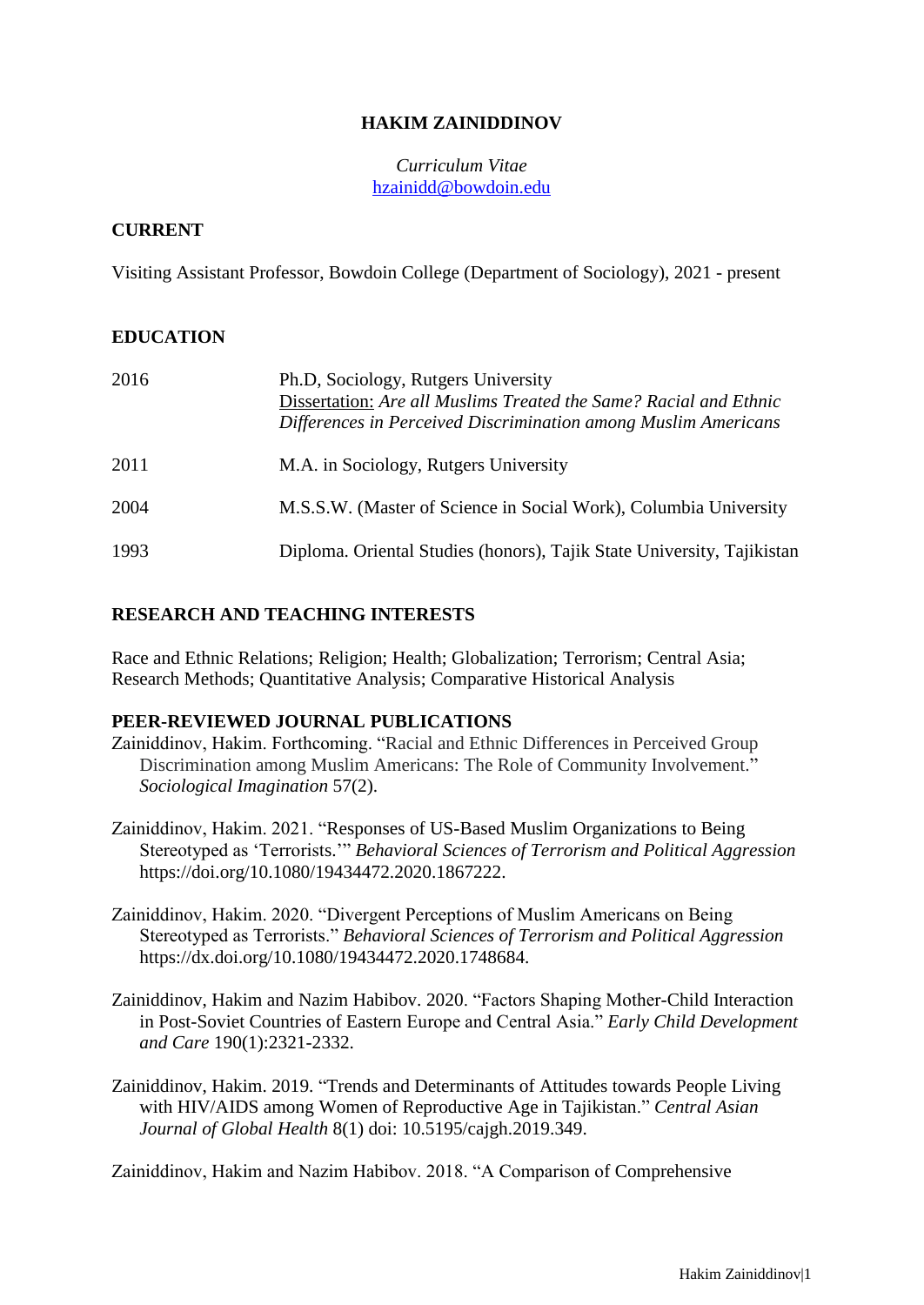HIV/AIDS Knowledge among Women across Seven Post-Soviet Countries." *Central Asian Journal of Global Health* 7(1) doi: 10.5195/cajgh.2018.295|http://cajgh.pitt.edu.

- Zainiddinov, Hakim. 2018. "Institutional Isomorphism in Religious Entities of Post-Soviet Tajikistan." *Journal of Historical Sociology* 31:346-362.
- Habibov, Nazim and Hakim Zainiddinov. 2017. "Do Family Planning Messages Improve Antenatal Care Utilization? Evidence from Tajikistan." *Sexual and Reproductive Healthcare* 13:29-34.
- Habibov, Nazim and Hakim Zainiddinov. 2017. "Effect of TV and Radio Family Planning Messages on the Probability of Modern Contraception Utilization in Post-Soviet Central Asia." *The International Journal of Health Planning and Management* 32: E17–E38.
- Zainiddinov, Hakim. 2016. "Racial and Ethnic Differences in Perceptions of Discrimination among Muslim Americans." *Ethnic and Racial Studies* 39(15):2701-2721.
- Zainiddinov, Hakim and Nazim Habibov. 2016. "Trends and Predictors of Knowledge about HIV/AIDS and Its Prevention and Transmission Methods among Women in Tajikistan." *European Journal of Public Health* 26(6):1075-1079.
- Zainiddinov, Hakim. 2013. "What Factors Account for Black-White Differences in Anti-Muslim Sentiment in the Contemporary United States?" *Ethnic and Racial Studies* 36 (11):1745-1769.
- Zainiddinov, Hakim. 2013. "The Changing Relationship of the Secularized State to Religion in Tajikistan." *Journal of Church and State* 55(3):456–477.

#### **MANUSCRIPTS UNDER REVIEW**

- Zainiddinov, Hakim. "Ethnic Diversity in Perceptions of Discrimination Among Ten Asian American Groups."
- Zainiddinov, Hakim. "Changes and Contextual Factors Associated with Women's Attitudes Toward Intimate Partner Violence in Tajikistan: Findings from the 2012 and 2017 Demographic and Health Surveys."
- Habibov, Nazim and Hakim Zainiddinov. "Tracking a Decade of Early Childhood Education Reform in Kazakhstan. Did Reform Increase Attendance and Reduce Inequalities in Access from 2005 to 2015?"
- Zainiddinov, Hakim. "Differences in Perceived Discrimination among Muslim Americans: The Explanatory Role of Religious Identity, Practices, and Beliefs."

#### **BOOK CHAPTERS**

Zainiddinov, Hakim. 2018. "Islamic Education in Tajikistan." Pp. 699-712 in *Handbook of Islamic Education*, edited by Holger Daun and Reza Arjmand. Cham, Switzerland: Springer.

#### **BOOK REVIEWS**

Zainiddinov, Hakim. 2012. *Religion and the State in Russia and China: Suppression, Survival and Revival* by Christopher Marsh. London & New York: Continuum, *Europe-Asia Studies* 64(4):798-800.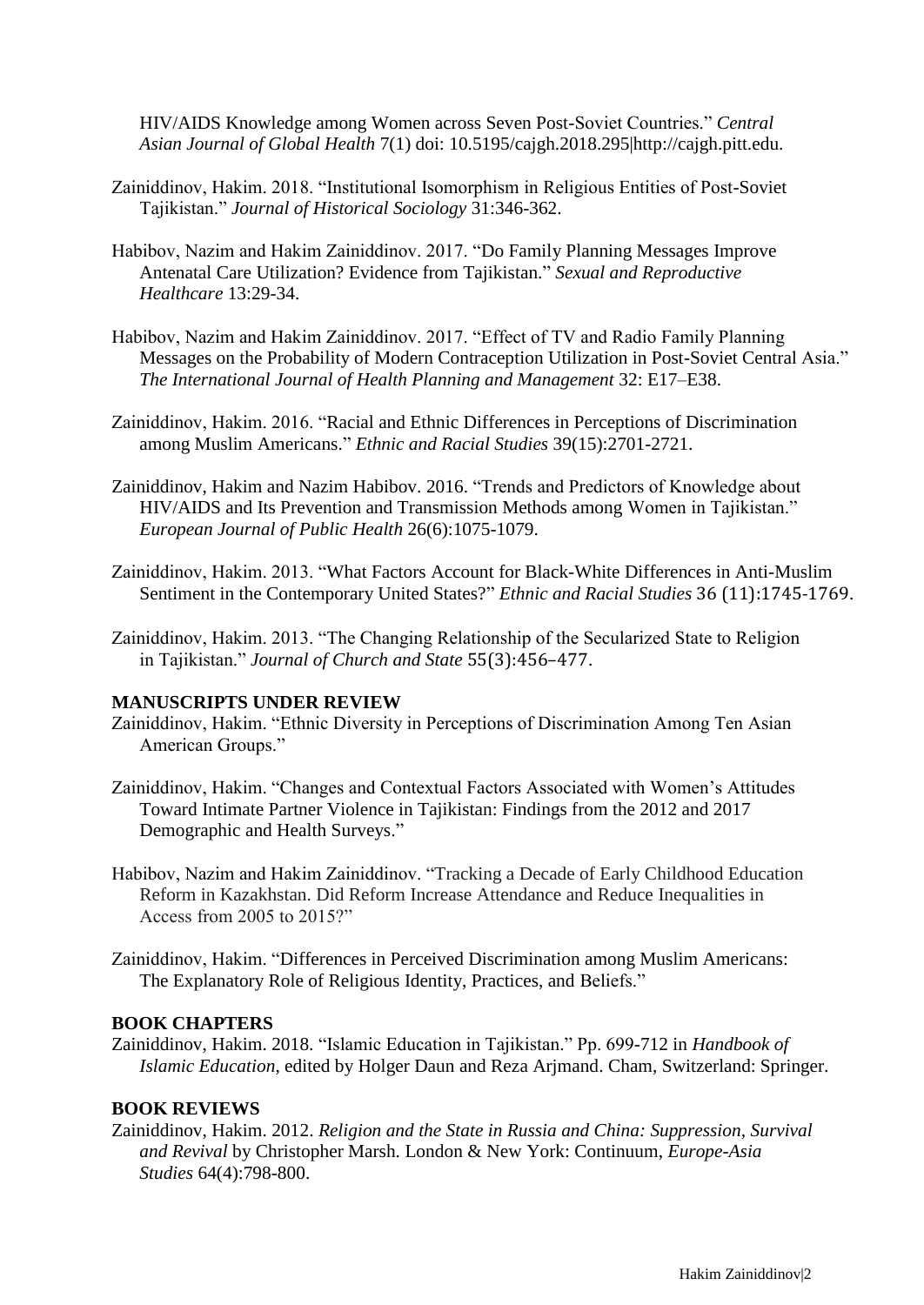# **FELLOWSHIPS AND AWARDS**

#### **International**

| 2014-15 | Civil Society Scholar Awards, Open Society Foundations                 |
|---------|------------------------------------------------------------------------|
| 2013-14 | Doctoral Fellow, Open Society Foundations Doctoral Fellowship Program  |
| 2008-12 | Doctoral Fellow, Open Society Foundations Doctoral Fellowship Program  |
| 2002-04 | Graduate Fellow, Open Society Institute Social Work Fellowship Program |

### **University/Department**

| 2014-16 | Graduate Assistant, Center for Race and Ethnicity, Rutgers University         |
|---------|-------------------------------------------------------------------------------|
| 2014-15 | Conference Travel Award, Graduate School of New Brunswick, Rutgers University |
| 2013-15 | Graduate Fellow, Rutgers Center for Historical Analysis (RCHA), History       |
|         | Department, Rutgers University                                                |
| 2012-15 | Sociology Department Graduate Student Small Grants, Rutgers University        |
| 2012-13 | Teaching Assistant, Graduate School of Arts and Sciences, Rutgers University  |
| 2010    | Special Study Opportunity and Travel Award, Graduate School of Arts and       |

2010 Special Study Opportunity and Travel Award, Graduate School of Arts and Sciences, Rutgers University

### **PRESENTATIONS**

2020 "Ethnic Diversity in Perceptions of Discrimination Among Ten Asian American Groups." American Sociological Association, 115<sup>th</sup> Annual Meeting, San Francisco, California, August 8-11.

"Divergent Perceptions of Muslim Americans on Being Stereotyped as Terrorists." Eastern Sociological Society, Annual Meeting, Philadelphia, PA, February 27-March 1.

2015 "Responses of U.S. Based Muslim Organizations to Being Stereotyped as 'Terrorist.'" American Sociological Association, 110<sup>th</sup> Annual Meeting, Chicago, IL, August 22-25.

"Racial and Ethnic Differences in Perceived Discrimination among Muslim Americans as a Group." 65<sup>th</sup> SSSP Annual Meeting, Chicago, IL, August 21-23.

"The Role of Religion in Perceptions of Discrimination among Muslim Americans." Eastern Sociological Society, Annual Meeting, New York, NY, February 26-March 1.

2014 "Racial and Ethnic Differences in Perceptions of Discrimination among Muslim Americans." American Sociological Association, 109<sup>th</sup> Annual Meeting, San Francisco, California, August 16-19.

"Institutional Isomorphism in Religious Entities of Post-Soviet Tajikistan." Society for the Study of Social Problems,  $64<sup>th</sup>$  Annual Meeting, San Francisco, August 15-17.

"Fears of Radicalization: Islamic Learning in Secular Tajikistan." Society for the Study of Social Problems, 64th Annual Meeting, San Francisco, CA, August 15-17.

2012 "Globalization and Religious Isomorphism: The Case of Tajikistan." American Sociological Association, 107<sup>th</sup> Annual Meeting, Denver, Colorado, August 17-20.

"The Politics of the *Faranji* in Tajikistan." Open Society Foundations Global Supplementary Grant/Doctoral Fellows Programs Spring Conference, New York, NY, March 19-20.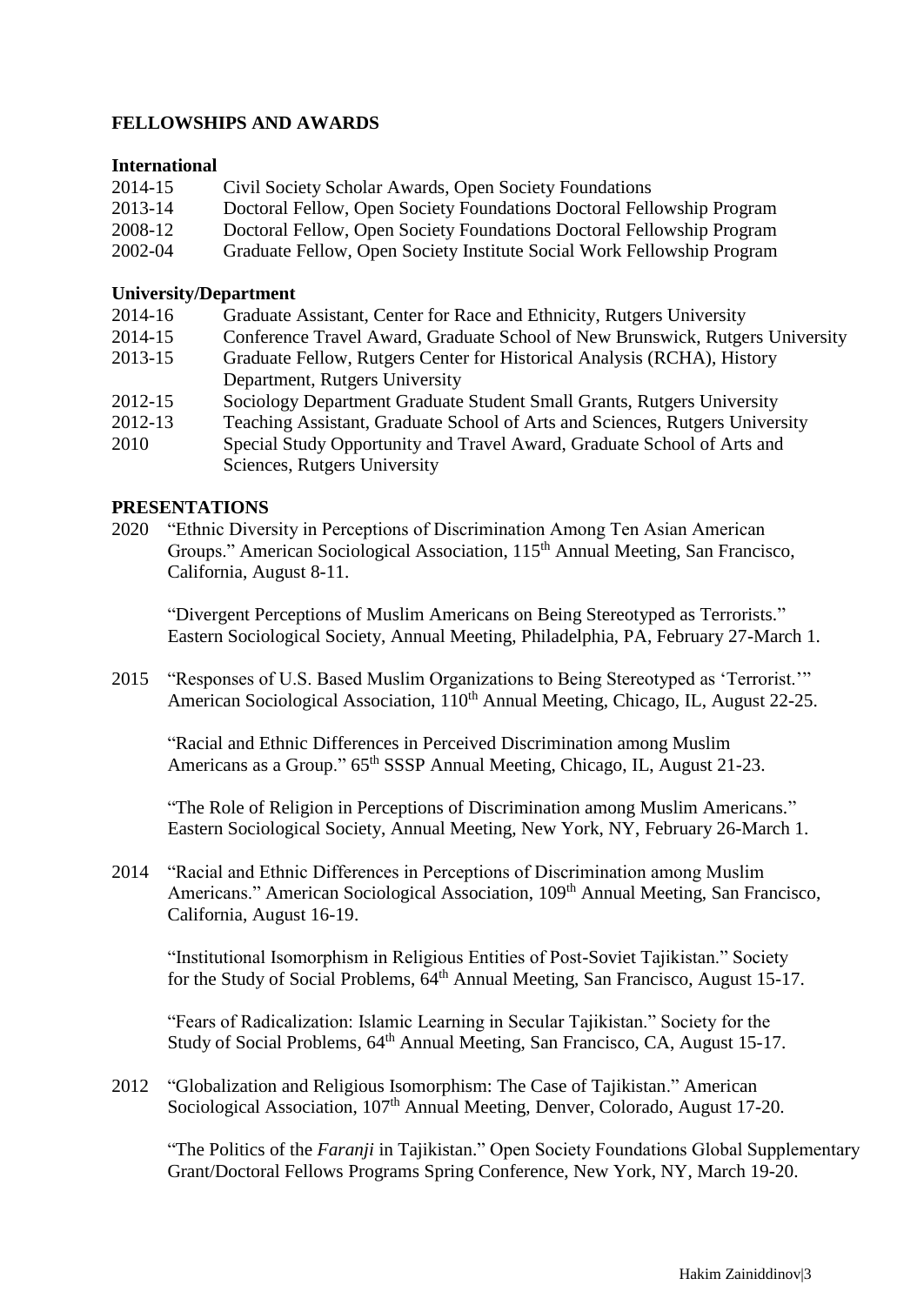"The Changing Relationship of the Secularized State to Religion in Tajikistan." Eastern Sociological Society, Annual Meeting, New York, NY, February 23-26.

- 2011 "Muslims Sound Intimidating: What Factors Account for Anti-Muslim Sentiment in the US?" Eastern Sociological Society, Annual Meeting, Philadelphia, PA, February 24-27.
- 2010 "Opportunities and Challenges of Pursuing Islamic Education in Post-Soviet Tajikistan." XIV World Congress of Comparative Education Societies, Istanbul, Turkey, June 14-18.
- 2004 "The Role of Foreign and Local NGOs in Building a Civil Society in Tajikistan." America and the Future of Civil Society in Central Asia, the Caucasus and East Asia, St. Louis, Missouri, March 26-27.

### **INVITED TALKS AND SEMINAR PRESENTATIONS**

- 2017 Forum on "Muslims in America: A Conversation." Center for Race and Ethnicity, Rutgers University, New Brunswick, NJ.
- 2011 Panel on "Maintaining Work/Life Balance." Graduate students' professionalization workshop, Sociology Department, Rutgers University, New Brunswick, NJ.

#### **TEACHING EXPERIENCE**

| Course Instructor | Independently designed and taught                                       |
|-------------------|-------------------------------------------------------------------------|
| 2021              | Racial and Ethnic Health Disparities (Spring, Bowdoin College)          |
| 2020              | Sociology of Deviant Behavior (Fall, Bowdoin College)                   |
|                   | Muslims in American Society (Fall, Bowdoin College)                     |
|                   | Introduction to Sociology (Spring, Bowdoin College)                     |
| 2019              | Sociology of Deviant Behavior (Fall, Bowdoin College)                   |
|                   | Racial and Ethnic Health Disparities (Fall, Bowdoin College)            |
|                   | Sociology of Deviant Behavior (Spring, Rutgers Department of Sociology) |
| 2018              | Introduction to Sociology (Fall, Rutgers Department of Sociology)       |
|                   | Sociology of Deviant Behavior (Fall, Rutgers Department of Sociology)   |
|                   | Introduction to Sociology (Summer, Rutgers Department of Sociology)     |
|                   | Minority Groups in American Society (Spring, Rutgers Department of      |
|                   | Sociology)                                                              |
|                   | Race Relations (Spring, Rutgers Department of Sociology)                |
| 2017              | Introduction to Sociology (Summer, Rutgers Department of Sociology)     |
|                   | Introduction to Sociology (Fall, Rutgers Department of Sociology)       |
| 2016              | Introduction to Sociology (Fall, Rutgers Department of Sociology)       |
| 2014              | Introduction to Sociology (Summer, Rutgers Department of Sociology)     |
| 2013              | Introduction to Sociology (Summer, Rutgers Department of Sociology)     |
| Coadjutant        | Independently designed and led recitations                              |
| 2017              | Normality & Abnormality (Spring, Rutgers Department of Sociology)       |
| 2016              | Normality & Abnormality (Spring, Rutgers Department of Sociology)       |
| 2015              | Normality & Abnormality (Spring, Rutgers Department of Sociology)       |
| 2014              | Normality & Abnormality (Fall, Rutgers Department of Sociology)         |